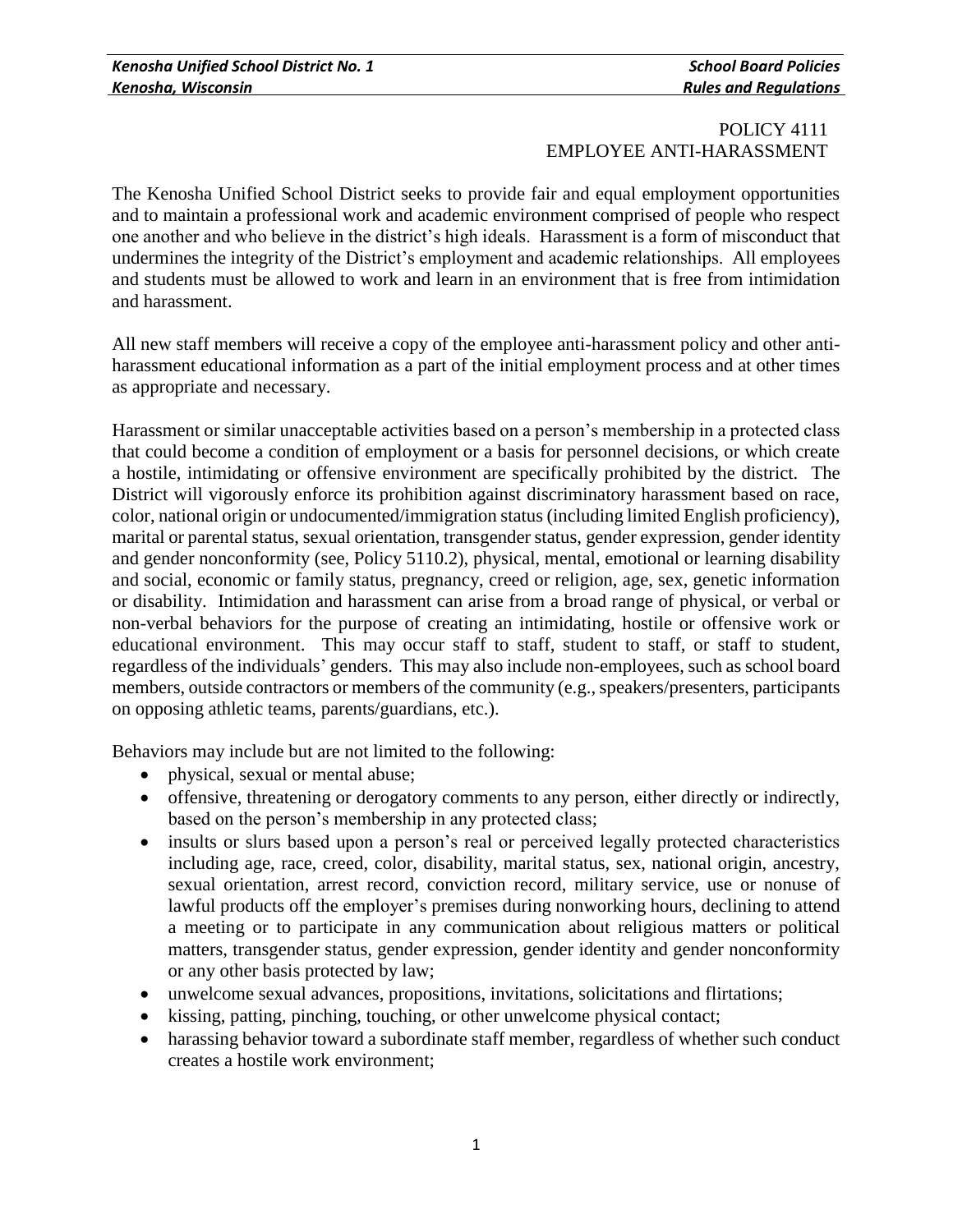# POLICY 4111 EMPLOYEE ANTI-HARASSMENT Page 2

- demands for sexual favors, accompanied by implied or overt promises of preferential treatment and/or threats that concerning an individual's employment or academic status may be adversely affected;
- consensual sexual relationships that lead to favoritism of a subordinate staff member with whom the superior is sexually involved and where such favoritism results in an adverse employment action for another staff member or otherwise creates a hostile work environment;
- sexual comments about a person's body/dress/appearance, jokes or, innuendos, sexually degrading language, unwelcome suggestive or insulting sounds or whistles;
- display of sexually offensive materials, objects, literature, audio recordings or videos in the work or educational environment that are not curriculum related;
- sex-oriented name-calling or bullying;
- inappropriate staring at another individual or touching of their clothing, hair, or body;
- asking personal questions about another individual's sex life or sharing remarks about one's own sexual activities or sexual history;
- repeatedly asking out any person who has stated that they are not interested;
- obscene telephone calls, text messages, or social media postings;
- communicating with students and/or parents/guardians via email, text message, websites, social media, or visiting their home for non-educational purposes;
- giving gifts, money, or showing preferential treatment to students for no legitimate educational purpose;
- showing or watching pornography in the work or educational environment;
- inappropriate boundary invasions of personal space or personal life; and
- non-sexual questions or comments about a person's body, genitals or anatomy.

Romantic or sexual relationships between staff members and students are prohibited. Any staff member who engages in sexual conduct with a student may also be guilty of a crime and any information regarding such instances will be reported to law enforcement.

Sexual relationships between staff members, where one has supervisory responsibilities over the other, are firmly discouraged as they are suspect. Such relationships have an inherent possibility of being construed as sexual harassment because the consensual aspect of the relationship may be the result of implicit or explicit duress caused by uncertainty regarding consequences of noncompliance.

These activities are offensive and are inappropriate in a school atmosphere and in the workplace. This is a serious issue not just for the District but also for each individual in the District. It is the responsibility of the administration and all staff members to ensure that these prohibited activities do not occur. A staff member or supervisor may be held individually liable as a harasser and subject to the same penalties that may be imposed upon employers under state or federal law.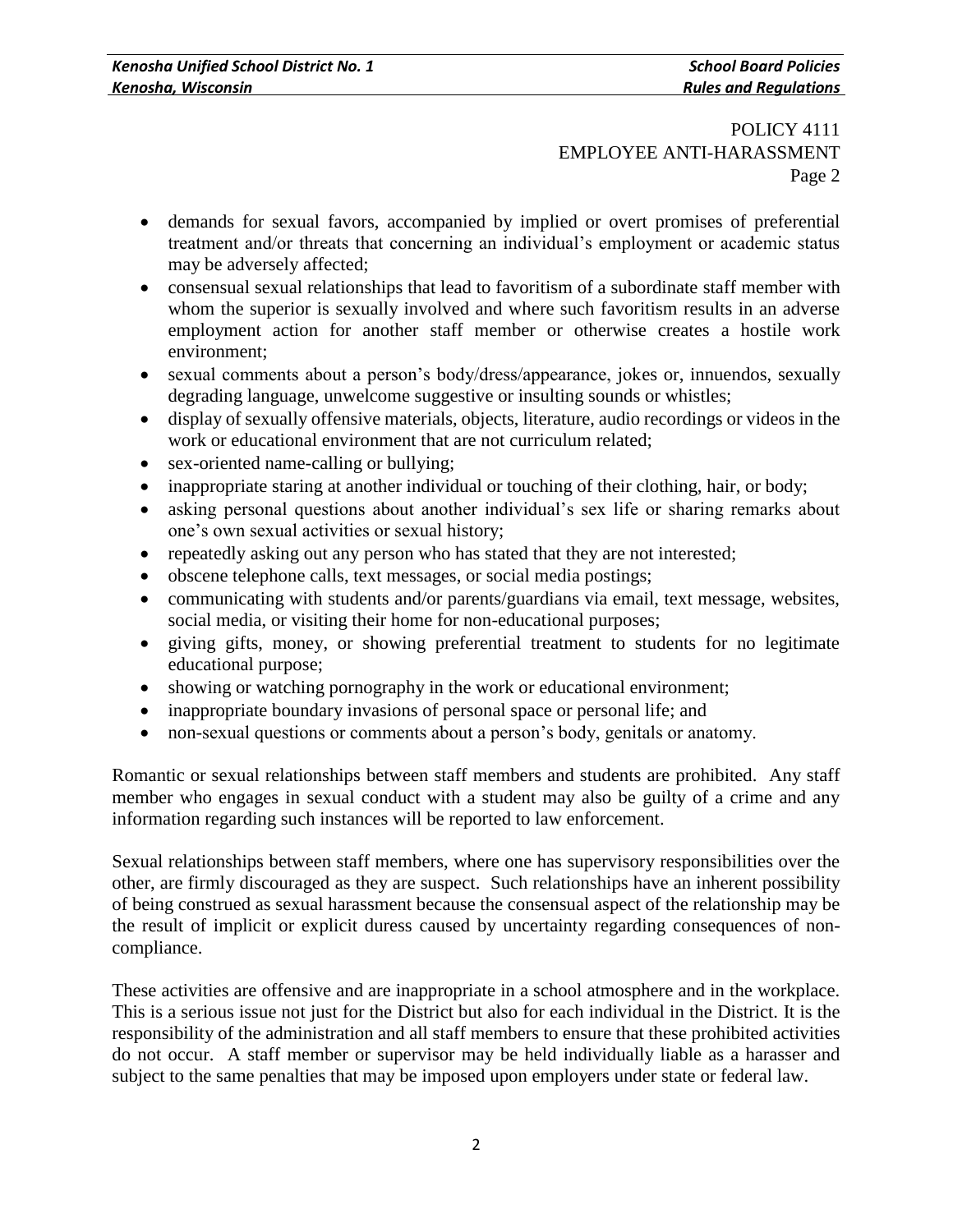POLICY 4111 EMPLOYEE ANTI-HARASSMENT Page 3

Any staff member who engages in harassment or similar unacceptable behavior or retaliates against another individual because the individual made a report of such behavior or participated in an investigation of a claim of harassment or similar unacceptable behavior, is subject to immediate discipline, up to and including termination. Any staff member who witnesses or otherwise becomes aware of harassment or similar unacceptable behavior has an affirmative duty to report said conduct to their supervisor, or to the administration.

Any person who believes that he or she has been the subject of prohibited harassment or similar unacceptable behavior or retaliation should report the matter immediately to the Office of Human Resources or the Superintendent or their designee. All such reports will be investigated promptly and will be kept confidential within the bounds of the investigation and the law. Staff members are prohibited from knowingly making false statements or knowingly submitting false information to any report, complaint, investigation, or informal or formal resolution process undertaken in relation to acts of harassment.

LEGAL REF: Wisconsin Statutes Sections 111.31-111.395 (Fair employment standards –

employment discrimination)

118.195 (Handicapped teacher discrimination)

118.20 (teacher discrimination, including sexual harassment). Title VI and VII of the Civil Rights Act of 1964, as amended by the Equal Employment Opportunity Act of 1972 (Race, color, national origin discrimination; general employment discrimination) Title IX, Education Amendments of 1972 (Sex discrimination) Section 504, Rehabilitation Act of 1973 (Handicap discrimination) Age Discrimination Act of 1975 (Age discrimination) Age Discrimination in Employment Act of 1967 (Age discrimination) Pregnancy Discrimination Act (Pregnancy, childbirth or related medical conditions discrimination) Immigration Control and Reform Act of 1986 (Citizenship discrimination) Americans with Disabilities Act of 1990, as amended by the ADAAA (Disability discrimination) Civil Rights Act of 1991 (Penalties for discrimination law violations) Equal Employment Opportunities Commission Guidelines (29 C.F.R. – Part 1604.11) (Employee sexual harassment)

CROSS REF.: Policy 4110 - Equal Employment Opportunity and Affirmative Action Employee Handbook

ADMINISTRATIVE REGULATIONS: None

AFFIRMED: April 22, 1991 REVISED: March 11, 1997 March 9, 1999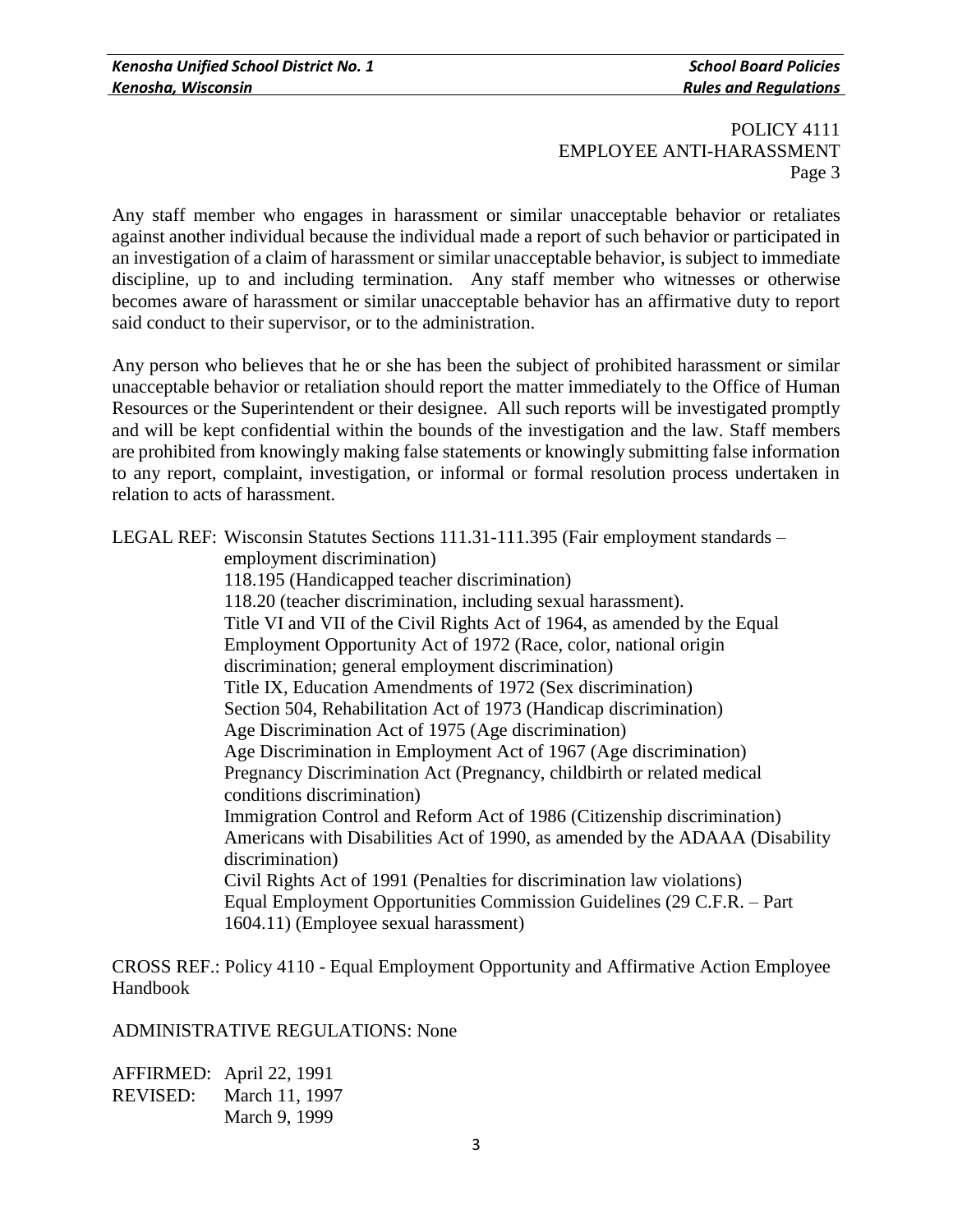POLICY 4111 EMPLOYEE ANTI-HARASSMENT Page 4

June 27, 2000 September 23, 2014 October 28, 2014 August 28, 2018 November 17, 2020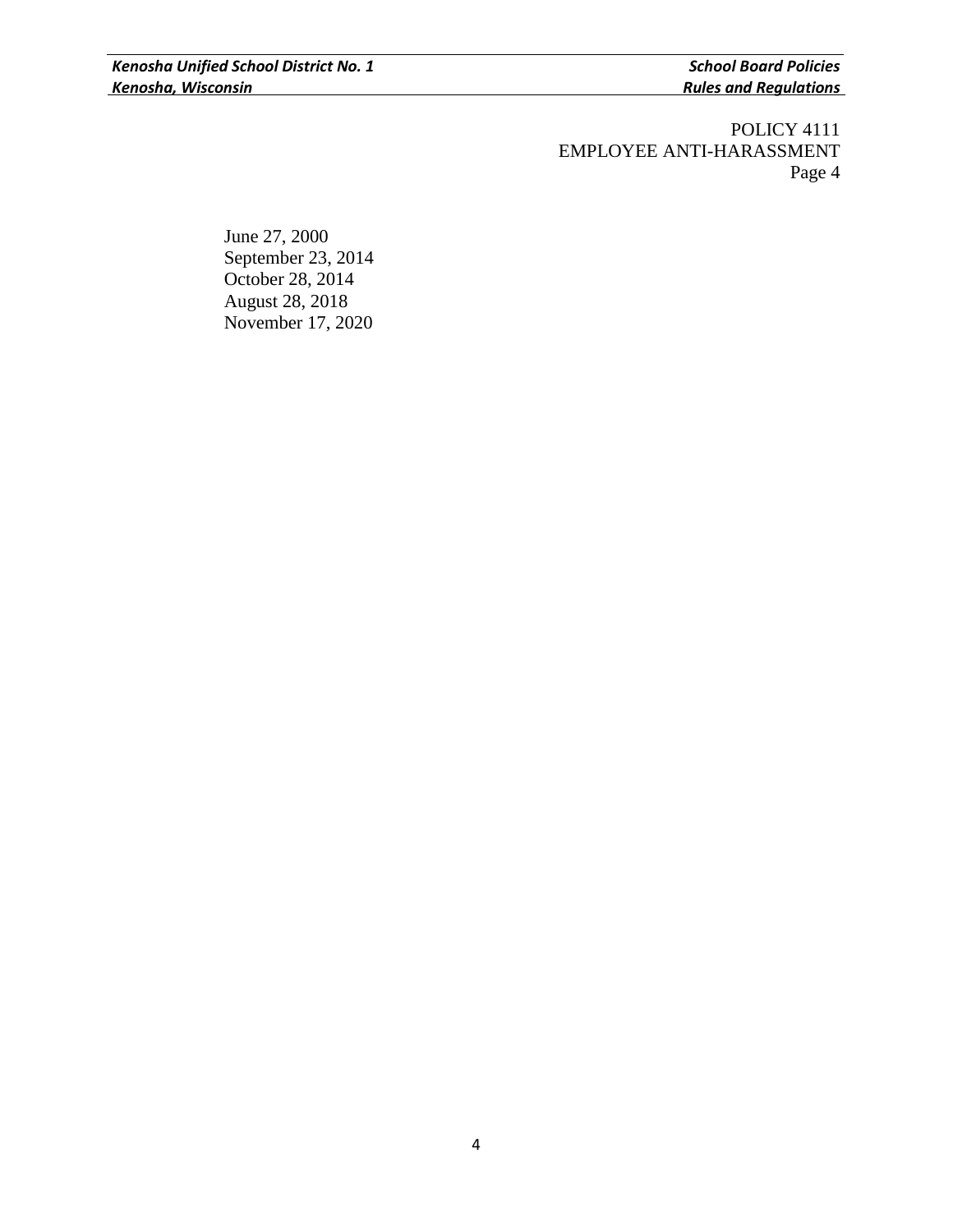The following shall apply to all procedures contained in this Rule.

"Complainant" means an individual who is alleged to be the victim of conduct that could constitute sexual harassment, or harassment based on one or more of the other protected characteristics.

"Complaint officer" shall be responsible for organizing any informal resolution process, facilitating any investigation, and/or following the formal grievance process needed in response to a harassment complaint, including designating the investigator(s), if different from the complaint officer.

"Respondent" means an individual who has been reported to be the perpetrator of conduct that could constitute sexual harassment, or harassment based on one or more of the other protected characteristics.

"Title IX Coordinator" means the designated individual who shall be responsible for implementing and facilitating compliance with the Title VII and Title IX sexual harassment laws and guidelines and shall also be the designated recipient of reports concerning sexual harassment. The Title IX Coordinator shall designate the complaint officer for sexual harassment complaints.

The Chief Human Resource Officer (CHRO) shall be designated as the Title IX Coordinator. Contact information for the Title IX Coordinator shall be provided in staff and student handbooks as well as on the District's website. The District shall also provide students, parents/legal guardians, staff members, unions, and the District's vendors with notice of the Title IX Coordinator's contact information.

Other Available Remedies:

Nothing in these procedures shall preclude persons from filing a complaint directly, or on appeal, with designated agencies as authorized by state and federal laws (e.g., U.S. Office of Civil Rights, Equal Rights Division of the Department of Workforce Development, or the U.S. Equal Employment Opportunity Commission) and/or with courts having proper jurisdiction.

### Maintenance of Records:

Staff members shall be informed of the District's employee anti-harassment policy annually. The policy will be posted on the District's website. The District's Title IX Coordinator shall be responsible for ensuring that the District maintains adequate records of complaints filed under the District's employee anti-harassment and sexual harassment complaint procedures and for directing the timely preparation of annual or other reports and evaluations regarding nondiscrimination initiatives and compliance that the District is required to conduct and/or provide to the Department of Public Instruction.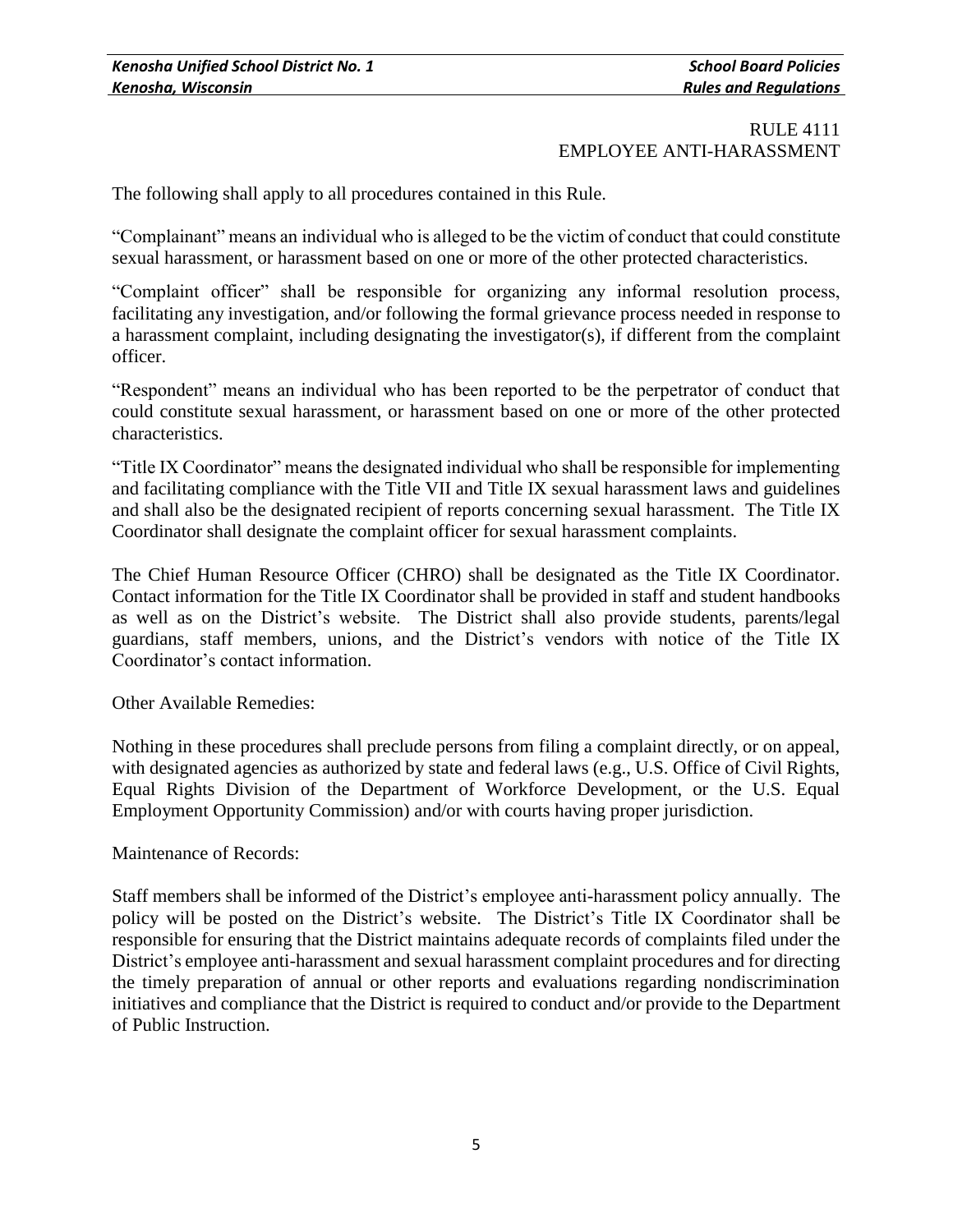### HARASSMENT - General

"Harassment" means any threatening, insulting, or dehumanizing gesture, use of data or computer software, or written, verbal or physical conduct directed against an employee based on one or more of the student's protected characteristics that:

A. Places a person in reasonable fear of harm to their person or damage to their property;

B. Has the effect of substantially interfering with a person's performance, opportunities, or benefits; or

C. Has the effect of substantially disrupting the orderly operation of a school.

"Protected Characteristics" means a person's age, race, color, national origin or undocumented/immigration status (including limited English proficiency), ancestry, religion, creed, pregnancy, marital status, parental status, sexual orientation, transgender status, physical, mental, emotional or learning disability, genetic information, and social, economic or family status.

Harassment on the basis of sex is governed by Title VII and Title IX and requires additional procedures set forth in the Sexual Harassment section of this Rule.

### Complaint:

All incidents of harassment should be reported to the Chief Human Resources Officer (CHRO), verbally or in writing. Any person may report such incidents to the CHRO in person, by mail, electronic mail, electronic submission or by using the contact information provided. All staff members and school officials who observe incidents of harassment shall report such incidents. If the incident involves the CHRO, the report should be made to the District Superintendent.

Due to the sensitivity surrounding a complaint of harassment, timelines are flexible; however, every effort should be made to file the complaint within thirty (30) calendar days of the conduct occurring.

To begin the formal complaint process, the complainant shall present in writing the specific nature of the alleged harassment and corresponding date; names of those who may have witnessed the alleged harassment; and, the name, address and phone number of the complainant. Upon receipt of a harassment complaint, the CHRO or their designee shall be the complaint officer. If the report involves the CHRO, the Superintendent or their designee shall be the complaint officer. The complaint may be dictated to the complaint officer and signed by the complainant upon review of the written complaint. The complaint officer shall acknowledge in writing the receipt of the complaint. The complainant's wishes with respect to whether the District investigates reported conduct will be respected subject to applicable law.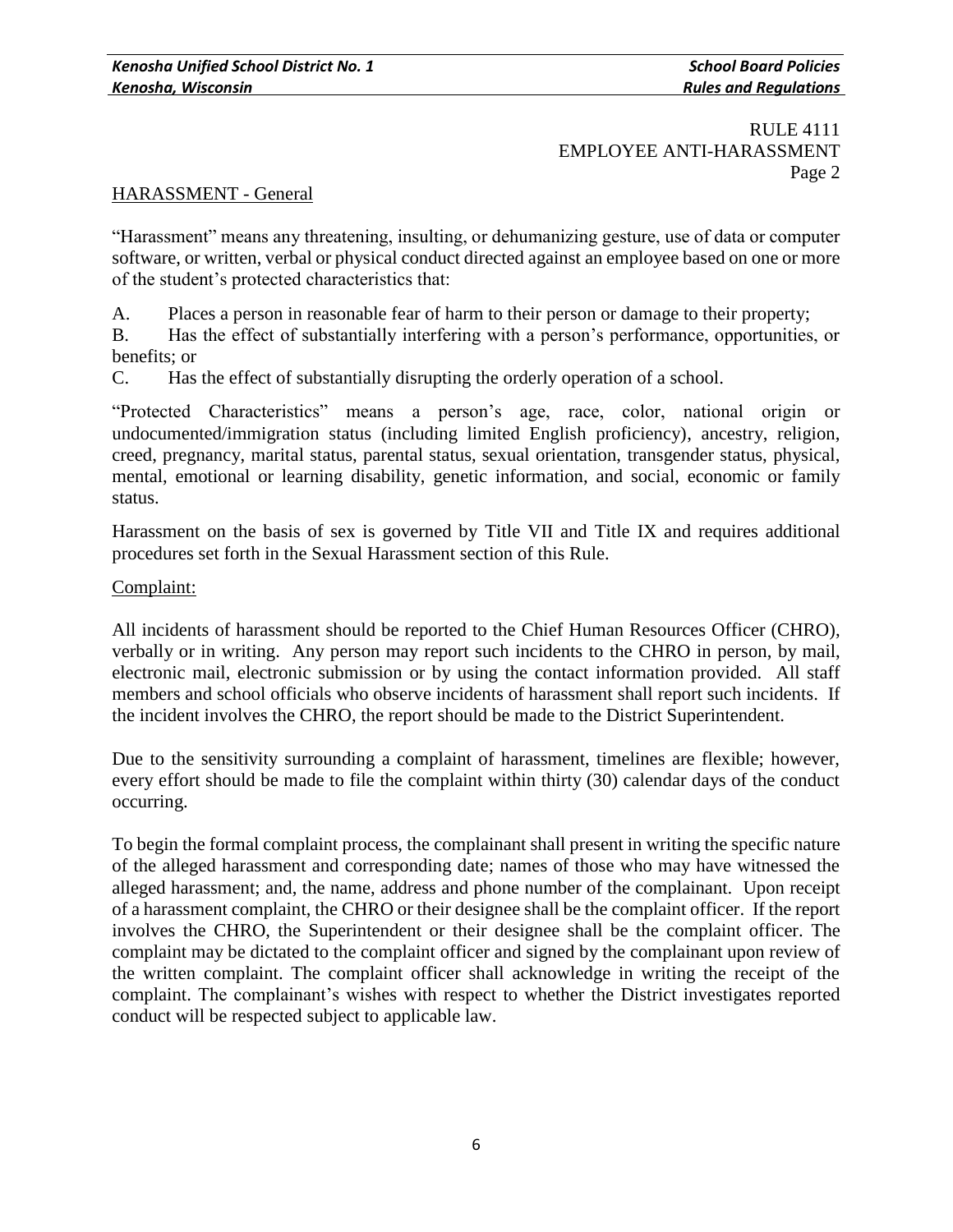#### Informal Resolution Process:

The District will allow the parties to attempt a resolution of a complaint on an informal basis that does not involve a full investigation or determination of responsibility. Both parties must provide voluntary, informed, written consent to attempt informal resolution. Prior to agreeing to a resolution, either party may withdraw from the informal resolution process and resume the formal grievance process with respect to the complaint.

If the parties provide written consent to the informal resolution process, the complaint officer or their designee will facilitate a meeting between the parties. If the parties resolve the matter, the complaint officer or their designee shall prepare a written statement outlining the resolution. If no resolution is reached, the complaint officer will proceed with an investigation of the allegations contained in the complaint.

#### Investigation:

The complaint officer or their designee shall thoroughly and impartially investigate the harassment complaint. Investigators may be staff members or independent contractors.

The complaint officer shall notify the respondent that a complaint has been received. The respondent will be informed about the nature of the allegations and a copy of the employee antiharassment policy and this rule shall be provided to the respondent at that time. The respondent will also be notified of the opportunity to submit a written statement.

Although certain cases may require additional time, the complaint officer will attempt to complete an investigation into the allegations of harassment within a reasonably prompt time frame, not to exceed 30 days. The investigation will include:

- A. interviews with the complainant;
- B. interviews with the respondent;
- C. interviews with any other witnesses who may reasonably be expected to have any information relevant to the allegations, as determined by the complaint officer; and,
- D. consideration of any documentation or other evidence presented by the complainant, respondent, or any other witness which is reasonably believed to be relevant to the allegations, as determined by the complaint officer.

At the conclusion of the investigation, the complaint officer shall prepare and deliver a written report to the Superintendent that summarizes the relevant evidence gathered during the investigation and provides recommendations based on the evidence and the definition of harassment as provided in this policy and State and Federal law as to whether the complainant has been subjected to harassment. The complaint officer may consult with the school board attorney before finalizing the report to the Superintendent.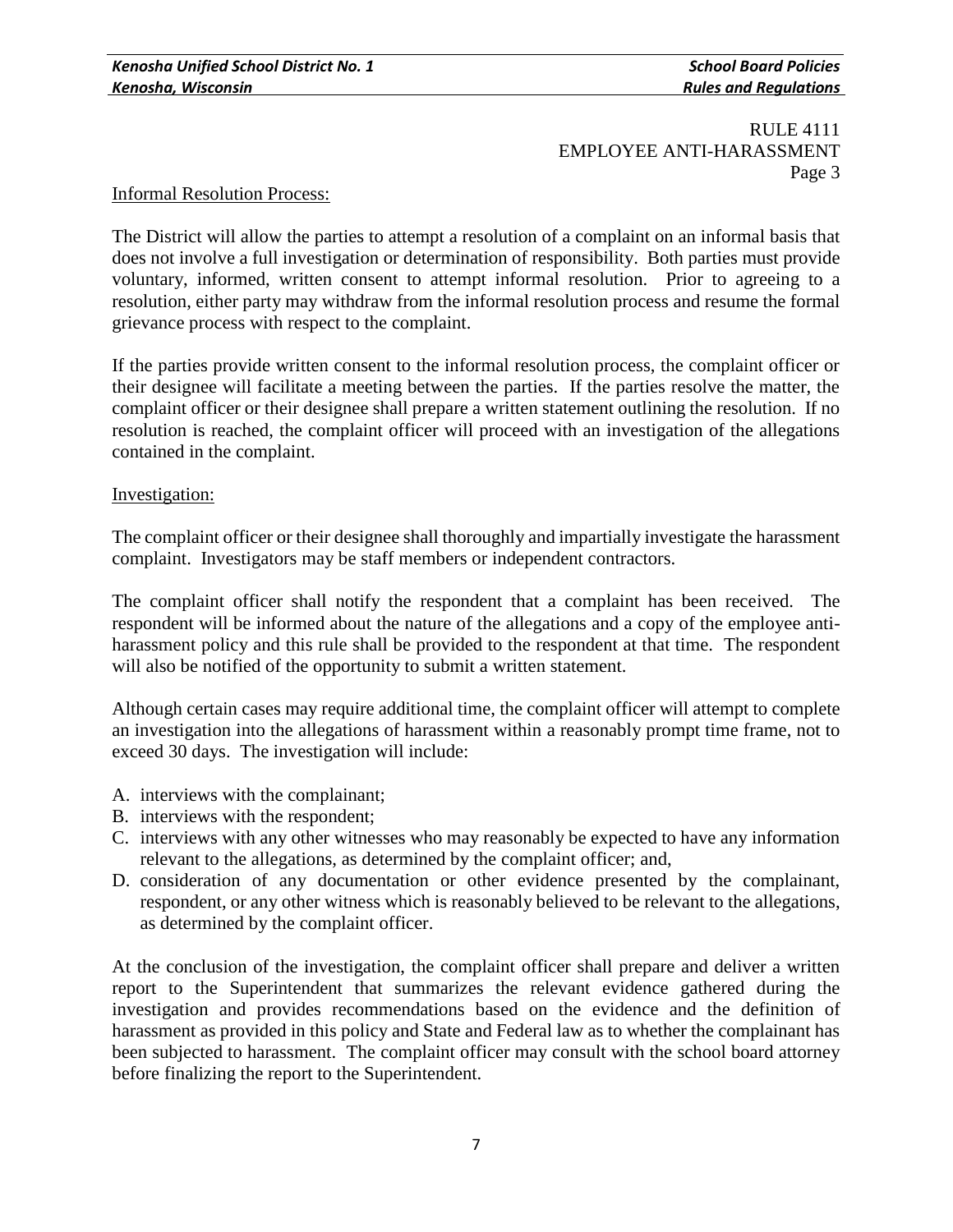If a complainant believes that there is undue delay, they may notify the CHRO or designee and ask for clarification as to when the investigation will be completed.

## Dismissal:

If, after notice and an investigation, the complaint officer uncovers information that could or must result in dismissal of the formal complaint, the complaint officer shall provide that information to the Superintendent. The Superintendent must dismiss any formal complaint or allegation therein if:

- the alleged conduct does not constitute harassment, or
- the alleged conduct did not occur against a person in the United States.

The Superintendent may also dismiss a complaint or allegation therein if:

- the complainant informs the CHRO or designee in writing that the complainant desires to withdraw the formal complaint or allegation therein, or
- specific circumstances prevent the District from gathering evidence to reach a determination.

The Superintendent shall provide notice to both parties of any dismissal and the reasons for the dismissal. Notwithstanding the dismissal of a complaint, the District may take any action in response to alleged misconduct under the District's code of conduct policy or other applicable policy.

### Supportive measures:

The complaint officer shall consider whether any action should be taken in the investigatory phase to protect the complainant from further harassment or retaliation, including a change of work assignment or schedule for the complainant and/or respondent.

### Interim Measures:

If, upon an analysis of the allegations, the safety issues, and other risks involved, the complaint officer determines that the allegations raise an immediate threat to the physical health or safety of any individual, the District may take emergency action during the investigation period, including removal of the respondent from an education program or activity, or the placement of the respondent on administrative leave if the respondent is a staff member. Such emergency action may not be made without prior notice to the respondent and an opportunity to challenge the decision immediately following the action.

### Decisions:

Upon receipt and review of the investigative report, the Superintendent shall make a written determination as to whether the harassment allegations are substantiated by the facts and evidence.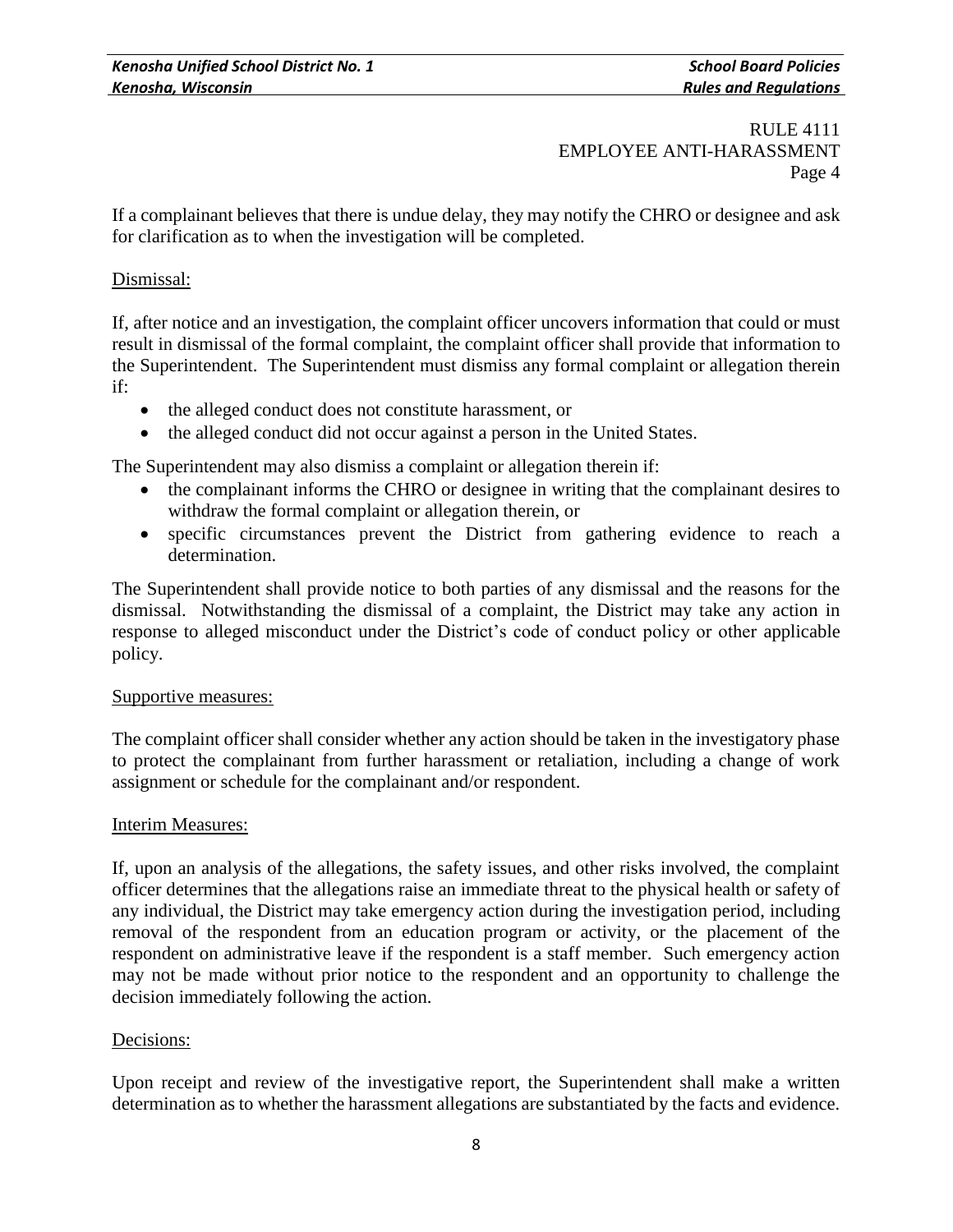A copy of the written decision shall be provided to both parties. The decision of the Superintendent shall be final, subject to the appeal process set forth below.

### Sanctions:

Any remedial action shall be aimed at stopping the alleged harassment and may include discipline of the respondent, up to and including termination of their employment.

## Confidentiality:

The District will respect a complainant's request for confidentiality or request not to pursue an investigation, subject to applicable law, and will otherwise make efforts to maintain confidentiality where non-disclosure does not interfere with the district's ability to appropriately process and respond to the report or complaint. Any non-party interviewed as part of the investigation is expected to maintain confidentiality and is expected not to disclose any information they learn during the course of the investigation.

### Retaliation:

There shall be no retaliation against any person targeted by harassment or any person who reports an alleged act of harassment, nor against any person who participates in the investigation. Retaliation includes, but is not limited to, any form of intimidation, reprisal or harassment. The District will take appropriate action against any staff member who engages in retaliatory behavior.

### Appeal:

If the investigation results in disciplinary action, the staff member subject to discipline is entitled to file a grievance pursuant to Board Policy 4271.

If the complainant is unsatisfied with the disposition of the complaint, the complainant may take further action with the Office of Civil Rights, the U.S. Equal Employment Opportunity Commission, the ERD or the Department of Public Instruction, as appropriate.

## SEXUAL HARASSMENT

### Definitions

"Formal complaint" means a document filed by a complainant or signed by the Title IX Coordinator alleging sexual harassment against a respondent and requesting that the District investigate the allegation of sexual harassment.

"Sexual harassment" means conduct on the basis of sex that satisfies one or more of the following: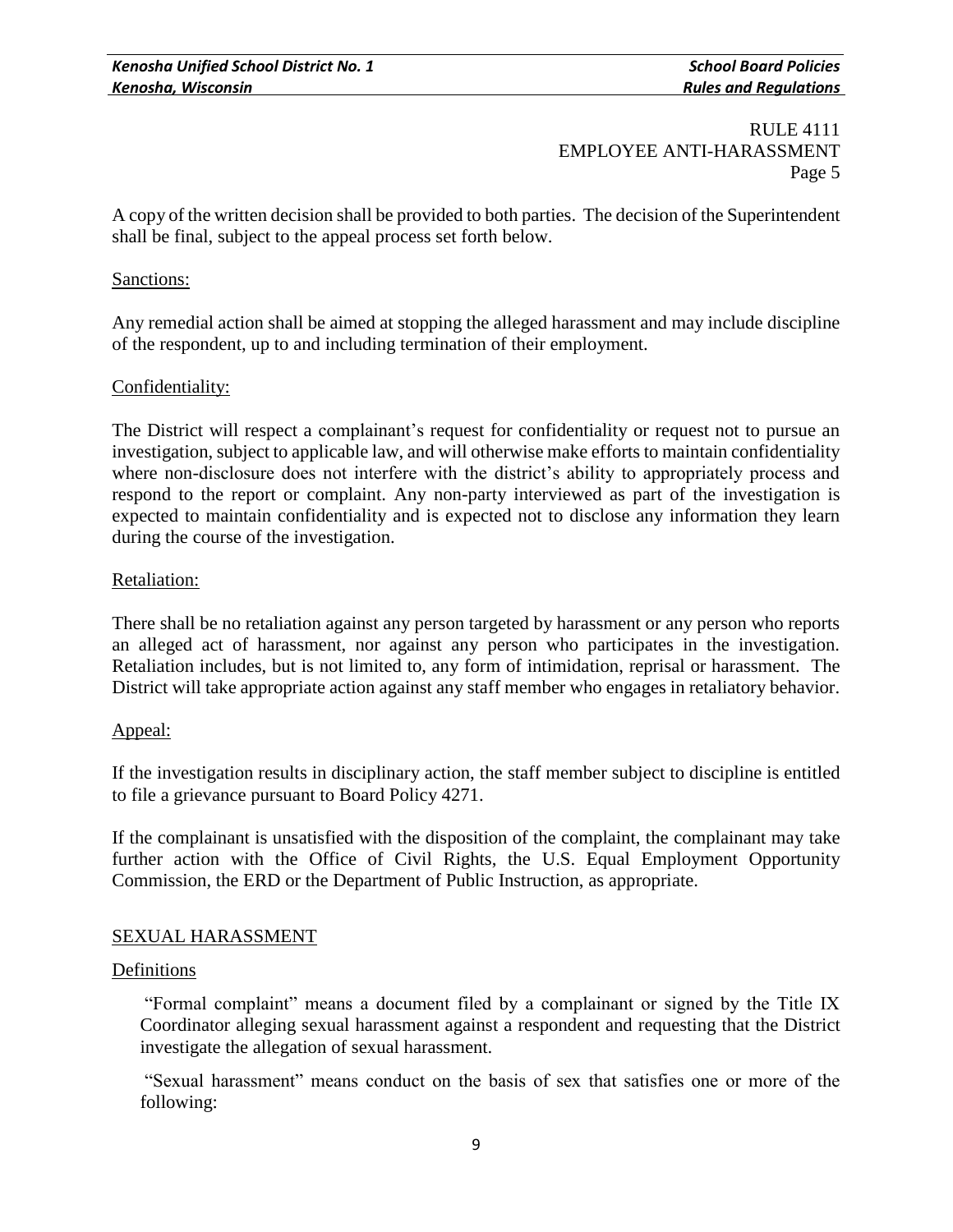(1) An employee of the District conditioning the provision of an aid, benefit, or service of the District on an individual's participation in unwelcome sexual conduct;

(2) Unwelcome conduct determined by a reasonable person to be so severe, pervasive, and objectively offensive that it adversely affects one's employment or effectively denies a person equal access to the District's education program or activity; or

(3) "Sexual assault", "dating violence", "domestic violence", or "stalking" as defined by relevant federal law.

"Supportive measures" means individualized services reasonably available that are non-punitive, non-disciplinary, and not unreasonably burdensome to the other party while designed to protect safety or deter sexual harassment.

### **Complaints**

Staff who believe they have been sexually harassed by another District staff member or a nonemployee are entitled to use the informal and/or formal complaint processes outlined below. Initiating a complaint will not adversely affect employment unless the complainant does so maliciously or with knowledge that it is false. The Title IX Coordinator or their designee shall be the complaint officer and is responsible for responding to harassment complaints. If a complaint involves the Title IX Coordinator, the Superintendent or their designee shall be the complaint officer for that complaint and will be responsible for responding to the harassment claim. The complaint officer or their designee shall be responsible for investigating formal complaints. Investigator(s) may be District staff members or independent contractors. Due to the sensitivity surrounding a complaint of sexual harassment, timelines are flexible; however, every effort should be made to file the complaint within thirty (30) calendar days of the conduct occurring.

Sexual harassment may be reported to the Title IX Coordinator by the complainant or by any third party with knowledge of the alleged conduct that constitutes sexual harassment. Upon receiving a report of sexual harassment, the Title IX Coordinator shall promptly contact the complainant confidentially to discuss the availability of supportive measures, consider the complainant's wishes with respect to supportive measures, inform the complainant of the availability of supportive measures with or without filing a formal complaint, and explain to the complainant the process for filing a formal complaint.

A formal complaint may be filed with the Title IX Coordinator in person, by mail, electronic mail, electronic submission, or by using the provided contact information. The complainant shall state the specific nature of the harassment and corresponding date; names of those who may have witnessed the alleged harassment; and the name, address and phone number of the complainant. An oral complaint may be dictated to the Title IX Coordinator and signed by the complainant upon review of the written complaint, or signed by the Title IX Coordinator.

The District will allow a complainant the opportunity to resolve discrimination or harassment complaint an informal basis, if the complainant asks to do so. Upon such request by the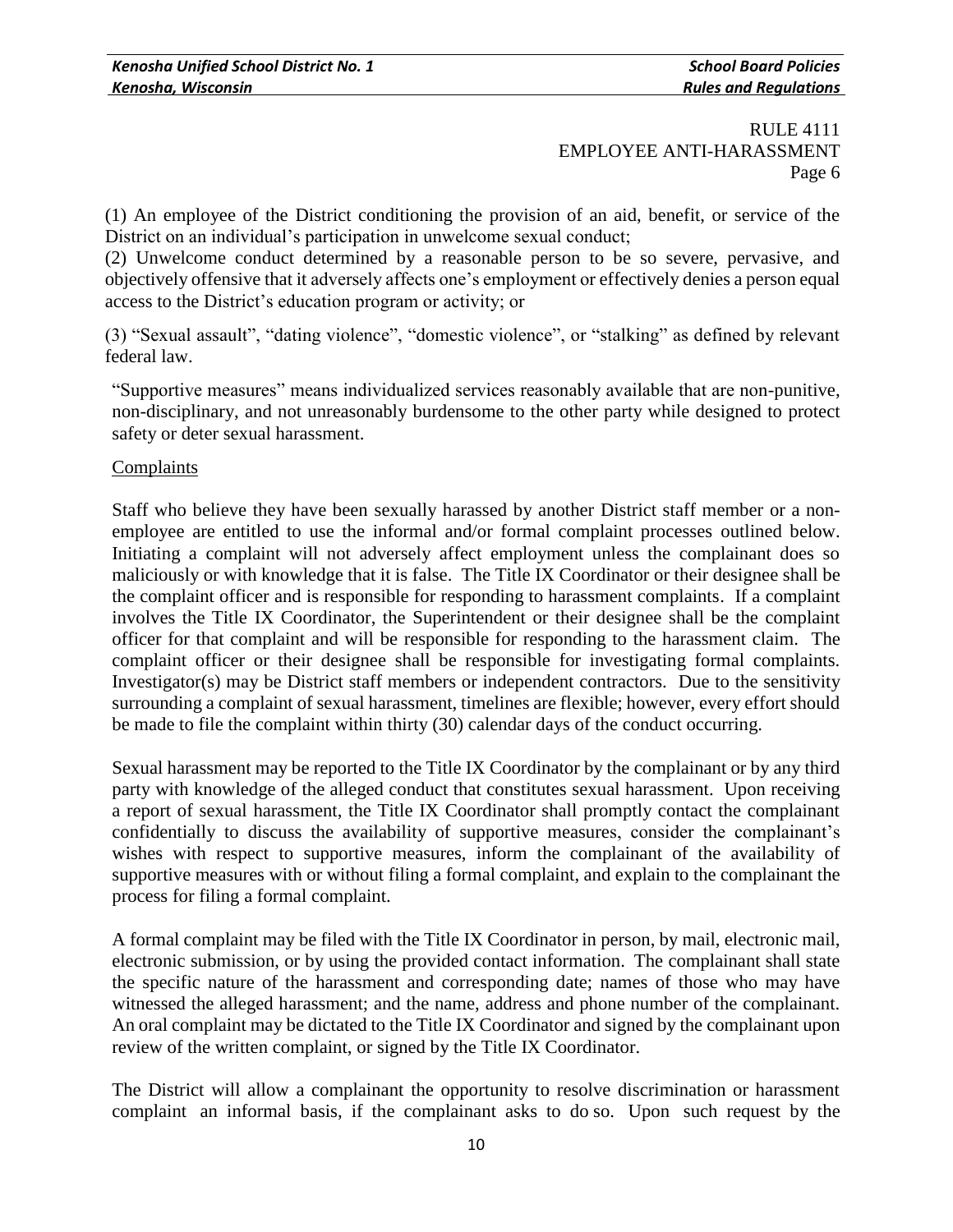complainant, the supervisor (or person designated by the Superintendent if no supervisor is available) will facilitate a meeting between the complainant and the alleged harasser/discriminator. If the parties resolve the matter, the supervisor shall prepare a written statement outlining the resolution. If the complainant is not satisfied with the outcome of the meeting, the supervisor must notify the Title IX Coordinator of the informal review so the Title IX Coordinator may formally investigate the complaint.

To begin the formal complaint process, the complainant shall present in writing the specific nature of the harassment and corresponding date; names of those who may have witnessed the alleged harassment, and the name, address and phone number of the complainant. The complaint may be dictated to the complaint officer and signed by the complainant upon review of the written complaint. The complaint officer shall acknowledge in writing the receipt of the complaint.

### Supportive Measures:

The Title IX Coordinator shall coordinate and implement supportive measures for the complainant and the respondent designed to ensure equal access to the District's education programs and activities, protect the safety of all parties, protect the district's educational environment, and/or deter sexual harassment. Such measures may include, but are not limited to, counseling the parties involved, modifying schedules, providing escort services on campus, mutually restricting contact between the parties, changing work locations, providing leaves of absence, increasing security or monitoring of appropriate campus locations, and similar measures. Any supportive measures provided shall be confidential except where such confidentiality would impair the District's ability to provide such measures.

The complaint officer shall consider whether any action should be taken in the investigatory phase to protect the complainant from further harassment or retaliation, including a change of work assignment or schedule for the complainant and/or harasser. Such supportive measures may be taken on a temporary basis at any point after a report of harassment has been made. No temporary changes shall be disciplinary to either the complainant or the respondent. No disciplinary sanctions may be taken against the respondent of a formal complaint before concluding an informal resolution process or the formal grievance process, except that interim measures may be taken as allowed by this Rule.

### Interim Measures:

If, upon an analysis of the allegations, the safety issues, and other risks involved, the complaint officer determines that the allegations raise an immediate threat to the physical health or safety of any individual, the District may take emergency action during the investigation period, including removal of the respondent from an education program or activity, or the placement of the respondent on administrative leave if the respondent is a staff member. Such emergency action may not be made without prior notice to the respondent and an opportunity to challenge the decision immediately following the action.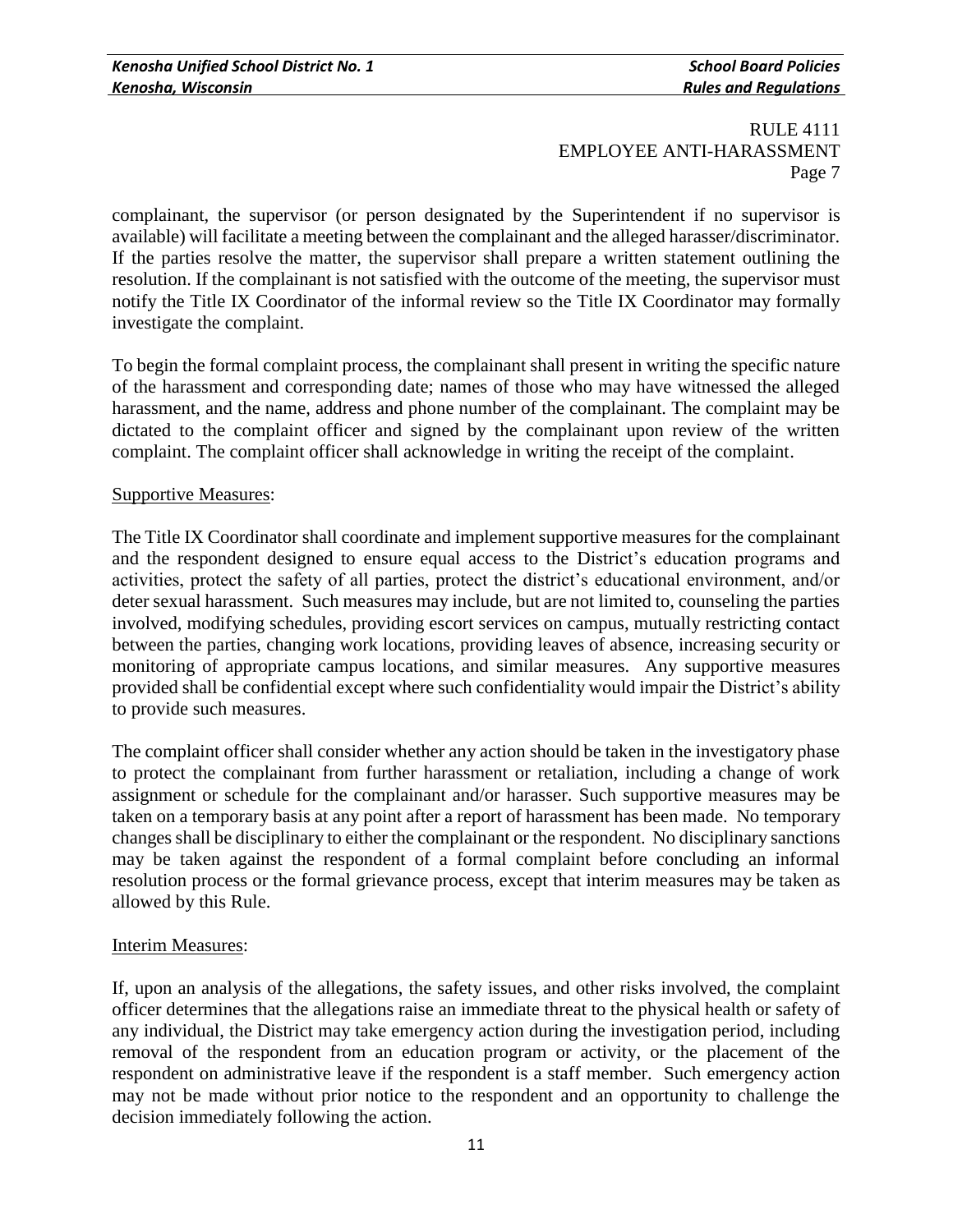Notice:

Upon the filing of a complaint, the complaint officer shall provide written notice of the complaint to the complainant and the respondent that provides the respondent sufficient time to prepare a response and includes a description of the allegations including, to the extent known, the identity of the parties involved, the alleged conduct, and the date and location of the alleged incident.

The following shall apply during the investigation and shall be included in the written notice to the parties:

- the respondent is presumed not responsible for the alleged conduct and a determination of responsibility is made at the conclusion of the grievance process;
- each party may have an advisor of their choice, who may but is not required to be an attorney;
- the District shall provide each party, and their advisors, if applicable, with any evidence directly related to the allegations, in electronic format or hard copy, and provide at least ten (10) days for the parties to inspect, review, and respond to the evidence; and
- every person is prohibited from knowingly making false statements or knowingly submitting false information during the grievance process.

The complaint officer, within a reasonable period of time, shall thoroughly investigate the complaint and take all reasonable steps necessary to ensure that any allegations of sexual harassment are promptly remedied and that no district staff members are subject to workplace harassment in violation of this policy. This will include an interview with the complainant, respondent, any witnesses who may reasonably be expected to have relevant information, and consideration of documentation or other evidence presented by the complainant, respondent or witnesses. Notices shall be provided to both parties prior to holding any interviews, meetings or hearings during the investigation. The burden of gathering evidence and the burden of proving the allegations in the complaint rests at all times with the District. Both parties shall have an equal opportunity to present facts, expert and lay witnesses, and other evidence. During the investigation, no restrictions may be placed on either party regarding discussing the formal complaint, the allegations, or the investigation with others. However, no person may intimidate, coerce or discriminate against any individual because the individual has made a report or complaint, testified, assisted, or participated or refused to participate in an investigation or proceeding under this Rule. The District will respect the privacy of all involved in a manner consistent with legal obligations under state and federal law but cannot guarantee confidentiality. The Title IX Coordinator, complaint officer, investigators, and decision-makers shall all be free from bias or conflicts of interest in responding to, investigating, dismissing and making determinations regarding the allegations contained in formal complaints.

All complaints shall be investigated within 30 days. This deadline may be extended for good cause, but it will always be completed in a timely manner without any undue delay. If a complainant believes that there is undue delay, they may notify the Title IX Coordinator and ask for clarification as to when the investigation will be completed.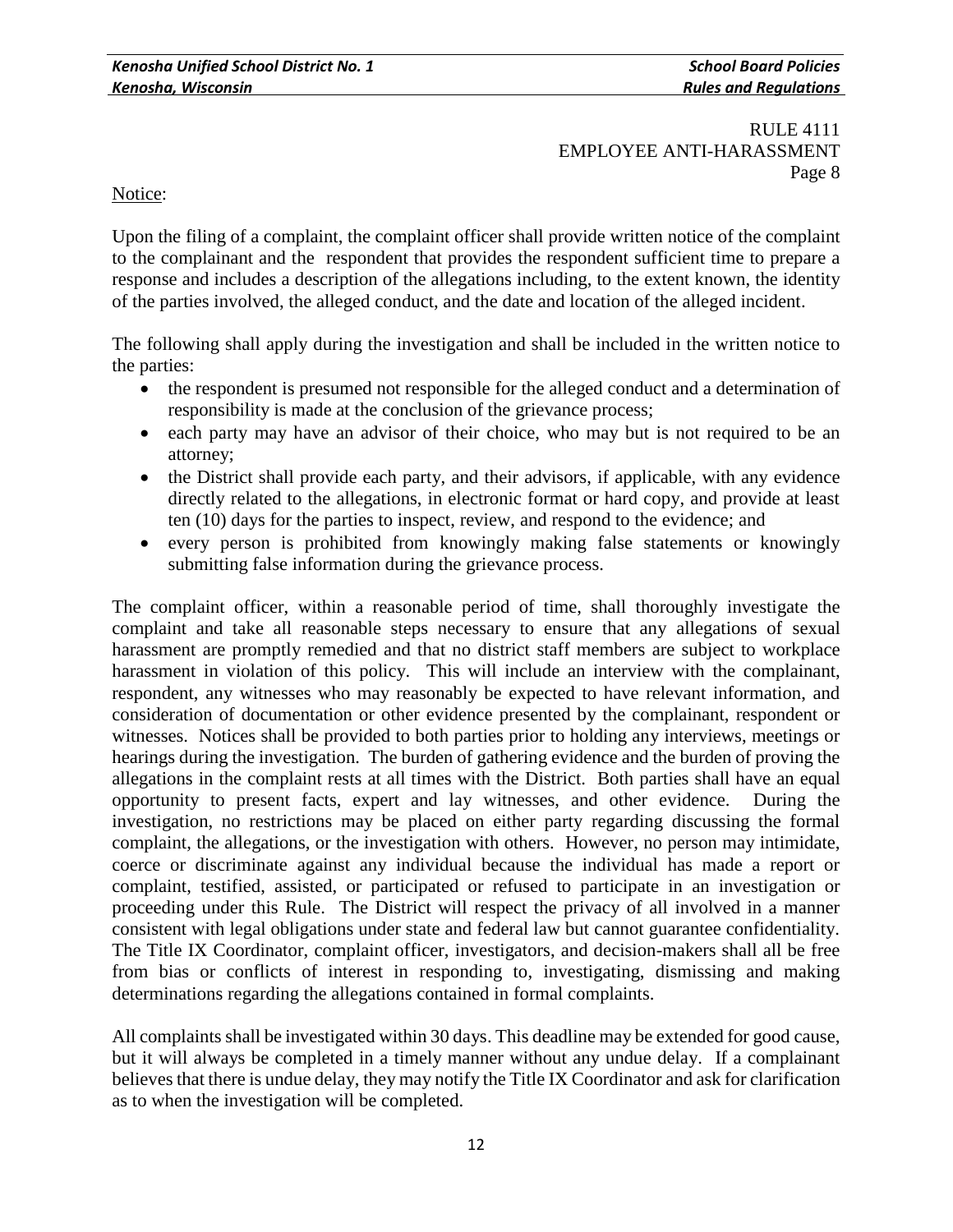Any non-party interviewed as part of the investigation is expected to maintain confidentiality and is expected not to disclose any information they learn during the course of the investigation.

The complaint officer and/or investigator shall provide both parties with all facts, witness testimony and other evidence collected in either electronic or hard copy format. The parties shall have ten (10) calendar days to inspect, review and respond to the evidence. After receiving the parties' responses, if any, the complaint officer and/or investigator shall prepare an investigative report that fairly summarizes all relevant facts and evidence, and provides a recommendation regarding responsibility for the allegations.

### Decisions:

A copy of the investigative report shall be provided to each party and to the decision-maker, who shall be the Superintendent. If the Superintendent is acting as the complaint officer, the Superintendent shall designate another person as the decision-maker.

Prior to reaching a determination regarding responsibility for the allegations in the formal complaint, and at least ten (10) calendar days after a copy of the investigative report has been provided to each party, both parties shall have an opportunity to submit written, relevant questions to the decision-maker that a party wants asked of any party or witness. The decision-maker shall obtain responses to any appropriate/relevant questions from the appropriate party or witness. Answers to submitted questions shall be provided to each party and additional time will be provided for limited follow-up questions from each party. Pursuant to the rape shield protections provided under relevant law, questions and evidence regarding a complainant's prior sexual behavior shall be deemed irrelevant at all times during the formal grievance process unless offered to prove that someone other than the respondent committed the alleged misconduct or offered to prove consent.

The decision-maker shall review the investigative report and any additional facts uncovered through the parties' questions under a preponderance of the evidence standard. Under the preponderance of the evidence standard, the evidence submitted must show that it is more likely than not that the alleged conduct occurred and more likely than not that the respondent is responsible. The decision-maker may consult with legal counsel prior to issuing a final decision.

The decision-maker shall issue a written decision regarding responsibility for the alleged conduct contained in the formal complaint that includes findings of fact, conclusions about whether the alleged conduct occurred, the rationale for the result as to each allegation, any disciplinary sanctions imposed on the respondent, and any supportive measures that will be provided to the complainant. The decision-maker shall provide the parties with the written decision simultaneously along with information about how to file an appeal. Any remedial action will be aimed at stopping the alleged harassment and may include discipline of the respondent, up to and including termination of their employment.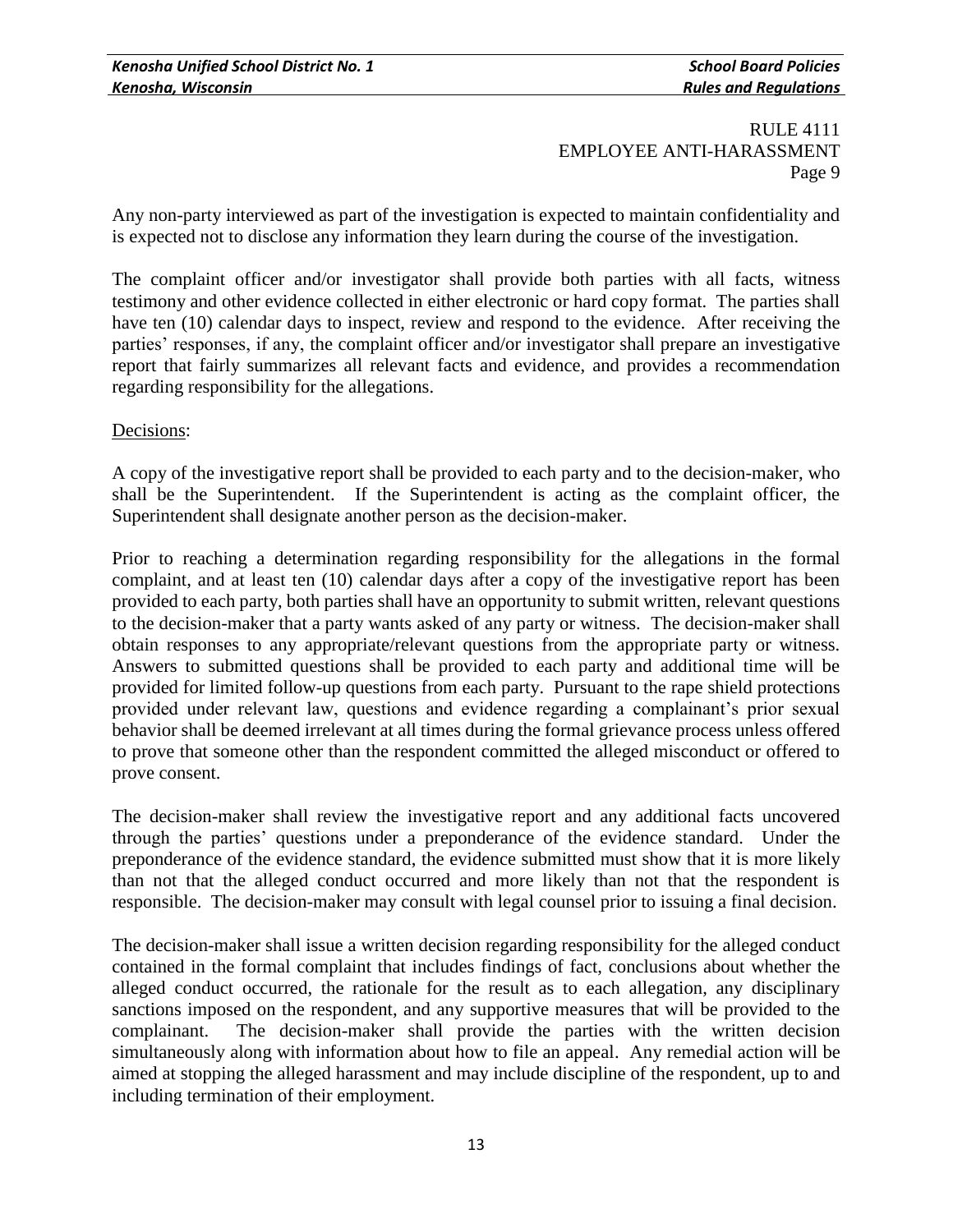## Dismissals:

If, after notice and an investigation, the complaint officer uncovers information that could or must result in dismissal of the formal complaint, the complaint officer shall provide that information to the decision-maker. The decision-maker must dismiss any formal complaint or allegation therein if:

- the alleged conduct does not constitute sexual harassment, or
- the alleged conduct did not occur against a person in the United States.

The decision-maker may also dismiss a formal complaint or allegation therein if:

- the complainant informs the Title IX Coordinator in writing that the complainant desires to withdraw the formal complaint or allegation therein, or
- specific circumstances prevent the District from gathering evidence to reach a determination.

The decision-maker shall provide notice to both parties of any dismissal and the reasons for the dismissal. Notwithstanding the dismissal of a formal complaint for purposes of Title IX, the District may take any action in response to alleged misconduct under the District's code of conduct policy or other applicable policy.

### Appeals:

If the decision of the decision-maker results in disciplinary action, the staff member subject to discipline is entitled to file a grievance pursuant to Policy 4271.

Either party may appeal the dismissal of a formal complaint or the determination regarding responsibility for allegations in a formal complaint by writing to the Title IX Coordinator. An appeal may be filed for one or more of the following reasons:

- a procedural irregularity that affected the outcome of the matter,
- new evidence that was not reasonably available at the time the dismissal or determination regarding responsibility was made that could affect the outcome of the matter, or
- a conflict of interest or bias existed on the part of the Title IX Coordinator, the investigator, or decision-maker that affected the outcome of the matter.

If an appeal is filed, the District shall provide written notice of the appeal to both parties and an equal opportunity for both parties to submit a written statement supporting or challenging the decision being appealed. The school board shall be the decision-maker on all appeals. A written decision of the appeal shall be provided simultaneously to both parties within 30 days and shall state the rationale for the decision.

Nothing in these procedures shall preclude persons from filing a complaint directly, or on appeal, with designated agencies as authorized by state and federal laws (e.g., U.S. Office of Civil Rights,